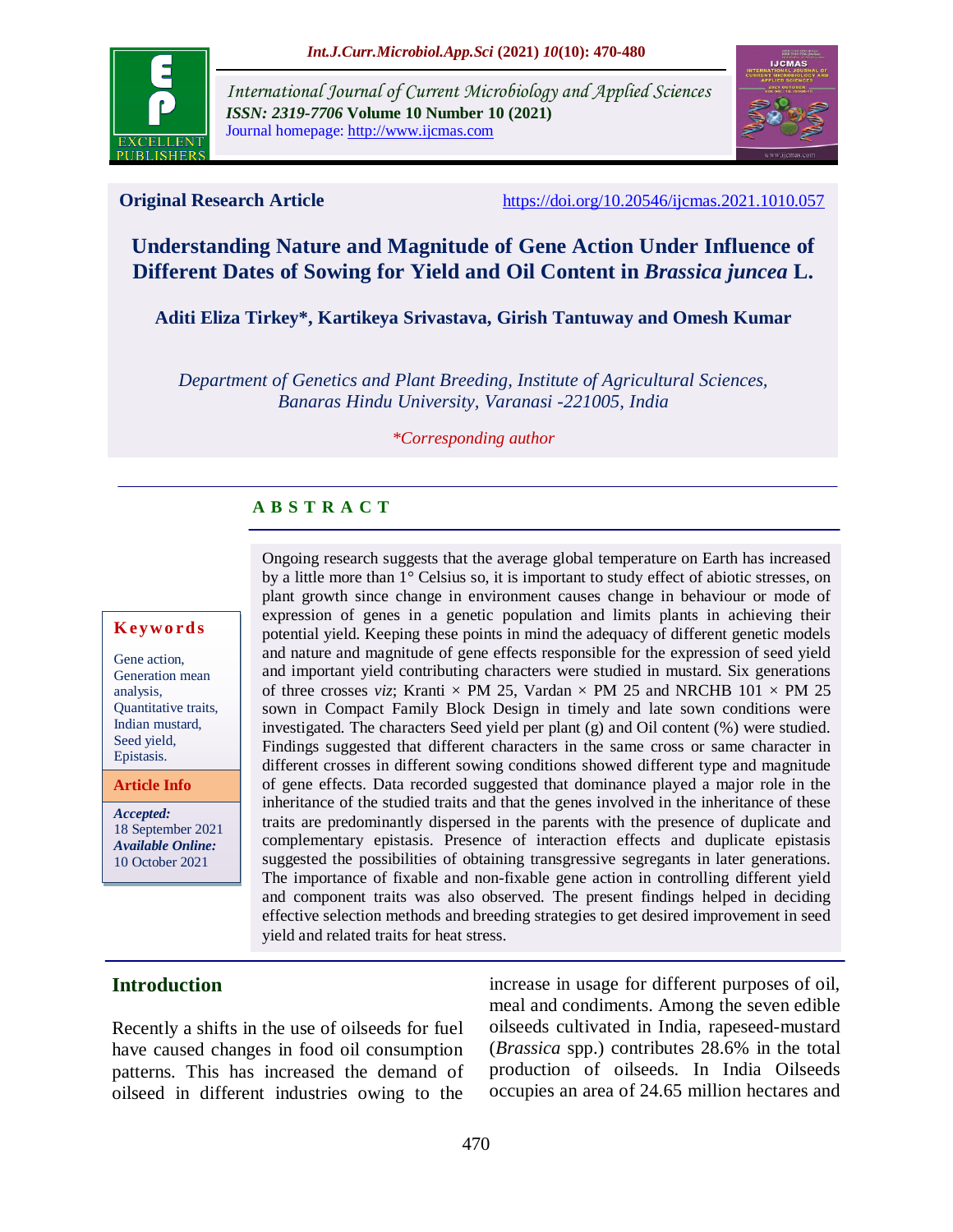produces approximately 31.31 million tonnes with average productivity of 1270 kg/ha under this rapeseed mustard occupies an area of 5.96 million hectares and produce around 8.32 million tonnes with productivity of 1397 kg/ha (Directorate of Economics and Statistics, DAC&FW, 2018). According to an ongoing temperature analysis conducted by scientists at NASA's Goddard Institute for Space Studies (GISS), the average global temperature on Earth has increased by a little more than 1° Celsius (2° Fahrenheit) since 1880 and twothirds of the warming has occurred since 1975, at a rate of roughly 0.15-0.20°C per decade. So, in this era of of fast changing climate where heat, drought, cold, and salinity are the major abiotic stresses, achieving potential yield by growing varieties that are bred for normal conditions, is difficult since different stresses adversely affects plant growth at different stages. This is because change in environment causes change in behaviour or mode of expression of genes in a genetic population. Since delayed sowing exposes crop to heat stress at terminal growth stage which is very common in the Varanasi and other adjoining districts of Uttar Pradesh.

Since seed yield is a polygenic character which is highly influenced by environment and depends on various component traits such as branches/plant, seeds/siliqua, siliqua length, main raceme length and 1000-seed weight (Manjunath *et al.,* 2017).For breeding high yielding varieties of crop plants, breeders usually face problem of selection of desirable parents which is based on per *se*performance, but many times high yielding genotype may/may not transmit its superiority to progeny. Hence, critical choice of parents is of utmost importance, particularly for improvement of complex quantitative characters such as yield. In order to select parents suitable for use in breeding programme with an aim to develop heat stress tolerant genotypes, gene action for important

yield attributing traits need to be investigated. Since gene act in response to a particular environment and they have an effect on mean phenotypic performance of a metric trait. When more than one gene is governing the phenotypic expression, gene effects could be of three types additive effect, dominance deviation and epistatic effect.So, partitioning of genetic variance into its all the probable components *i.e*., additive, dominance and all types of epistasis which can be detected by generation mean analysis using the scale test, which measures epistasis accurately whether it is complimentary (Additive×Additive) or duplicate (Additive×Dominance) and (Dominance× Dominance) at the digenic level is vital since the commonly used mating designs diallel and Line  $\times$  Tester; provide estimates of only additive and dominance/ non-additive components of gene effect in relation to whole population studied. Keeping these points in mind the present study was undertaken to understand the influence of heat stress on gene effects involved in inheritance of various quantitative and qualitative traits in Indian mustard to provide a basis for an evaluation of selection methods for the improvement of population.

# **Materials and Methods**

# **Plant material and experimental design**

The experimental material comprised of four contrasting parents *i.e*., Kranti, Vardan, NRCHB 101 and PM 25 which were selected on the basis of their geographic origin and wide variation in morphological characters and available literature. Genotypes such as Pusa Mustard 25 or NPJ-112 is reported to be heat tolerant at seedling stage, while high yielders like NRCHB -101 is Suitable for late sown irrigated condition. On the other hand, Vardan is considered as a national check in late sown condition and Kranti is national check in timely sown condition. The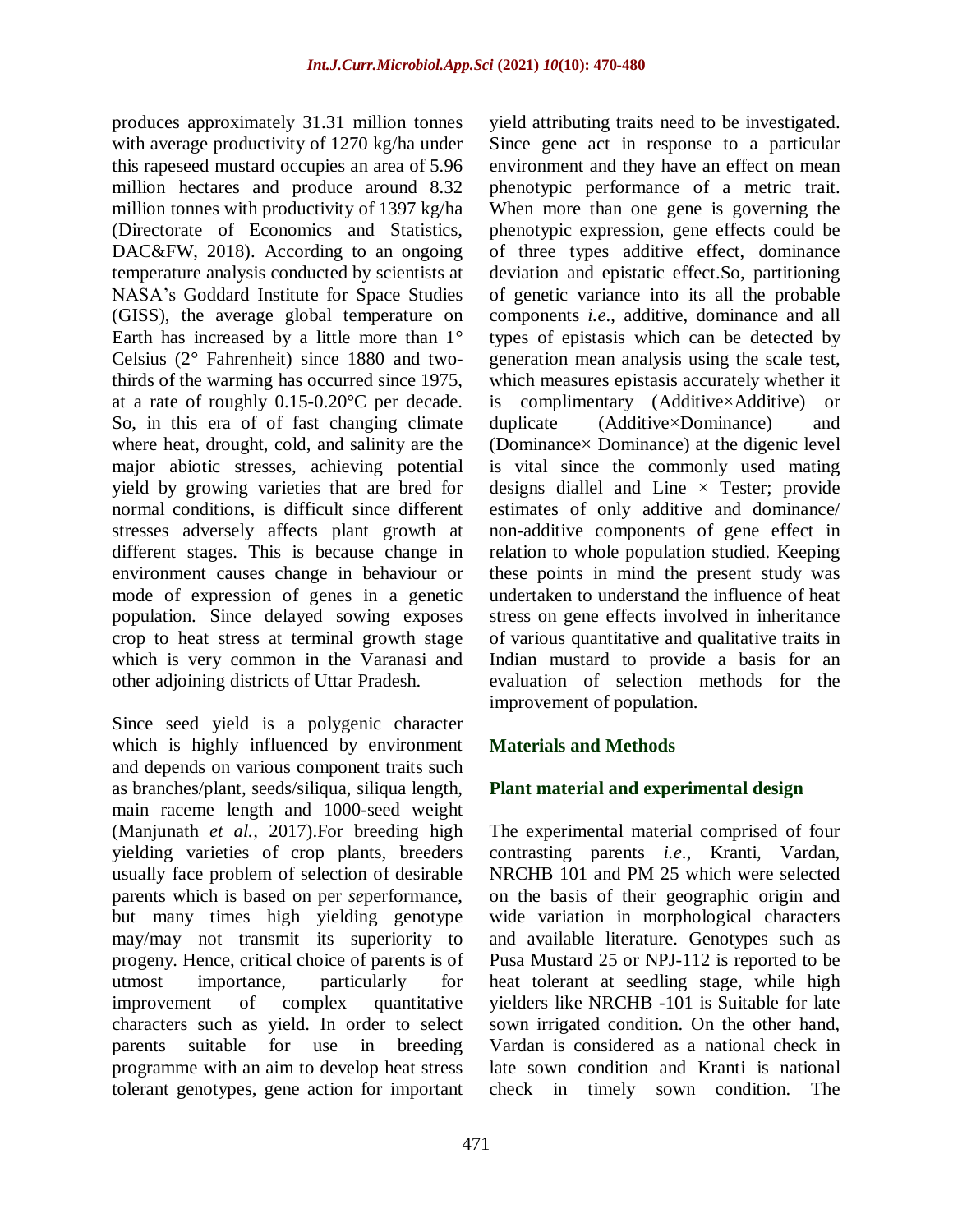experiment involved the six basic generations (the  $P_1$  and  $P_2$  parent cultivars, the  $F_1$  and  $F_2$ first and second devoted generations, and the  $B_1$  and  $B_2$  first and second back crosses) of three cross combinations of the parental cultivars, these combinations being Kranti  $\times$ PM 25, Vardan  $\times$  PM 25 and NRCHB 101  $\times$ PM 25 which were developed during *Rabi,* 2016-17 and were advanced in off-season at Wellington. The segregating and nonsegregating parental populations were cultivated in a compact block family design with three replications during the *Rabi* 2018- 19 in timely and late sown condition at the Agriculture Research Farm, Institute of Agricultural Sciences, Banaras Hindu University, Varanasi.

The parents of the respective crosses used as the male parent and the  $F_1$  generation as the female parent and effected back crosses produced the  $B_1$  (F<sub>1</sub> back crossed to P<sub>1</sub>) and  $B_2$  $(F_1$  back crossed to  $P_2$ ) generations and the  $F_1$ hybrids were selfed to obtain  $F_2$  seeds. All these generations were produced during two cropping seasons and, as such, all the six generations were grown together during the same cropping season. The row-length was always three meters with a spacing 45×15 cm, but the number of rows varied as follows one row for the non-segregating  $P_1$ ,  $P_2$  and  $F_1$ ; 5 rows, for segregating the F2; and three rows for the  $B_1$  and B2 generations. Number of plants analysed varied as follows: five plants in each  $P_1$ ,  $P_2$  and  $F_1$ , ten plants in each  $B_1$  and  $B_2$  and fifteen plants in F<sub>2</sub>from each replication. Seed yield per plant (g) Oil content (%) were studied.

### **Statistical and biometrical analysis**

For both the characters under study, means of all six generations  $(P_1, P_2, F_1, F_2, B_1 \text{ and } B_2)$  of each three families  $viz$ .; Kranti  $\times$  PM 25, Vardan  $\times$  PM 25 and NRCHB 101  $\times$  PM 25in timely and late sown conditions were first

subjected to regular analysis of variance was firstly performed for testing the significance of six populations within each cross for all the studied traits (Gomez and Gomez, 1984). The A, B, C and D scaling tests as outlined by Mather (1949) and Hayman and Mather (1955) were then applied to test the presence of non-allelic interactions. Joint scaling test proposed by Cavalli (1952) as indicated by "χ2" was applied for testing the goodness of fit of the adequate genetic model controlling the studied traits. Simple genetic model {m, d and h} was applied when epistasis was absent. Whereas, in the presence of non-allelic interaction, the analysis was proceeded to compute the interaction types involved using the six parameters genetic model according to Jinks and Jones (1958) to gain understanding on mode of gene action. The extent of heterosis was expressed as the percentage increase of  $F_1$  above mid-parents. Inbreeding depression was calculated as the difference between the  $F_1$  and  $F_2$  means expressed as a percentage of the  $F_1$  mean. The T-test was used to determine the significance of these deviations. The Potency Ratio (PR) was computed from generation means as per Peter and Frey (1966) to determine the degree of dominance. Based on the potency ratio, the degree of dominance in respect of different traits, were classified as follows: Complete dominance was indicated when Potence ratio  $= +1$ , Partial dominance is indicated when Potence ratio is between −1 and +1, Overdominances indicated when potency ratio exceeds  $\pm 1$ . Absence of dominance is indicated when Potence ratio  $= 0$ . The positive and negative signs indicate the direction of dominance of either parent.

### **Results and Discussion**

#### **Analysis of variance**

The results indicated the presence of significant differences among crosses for all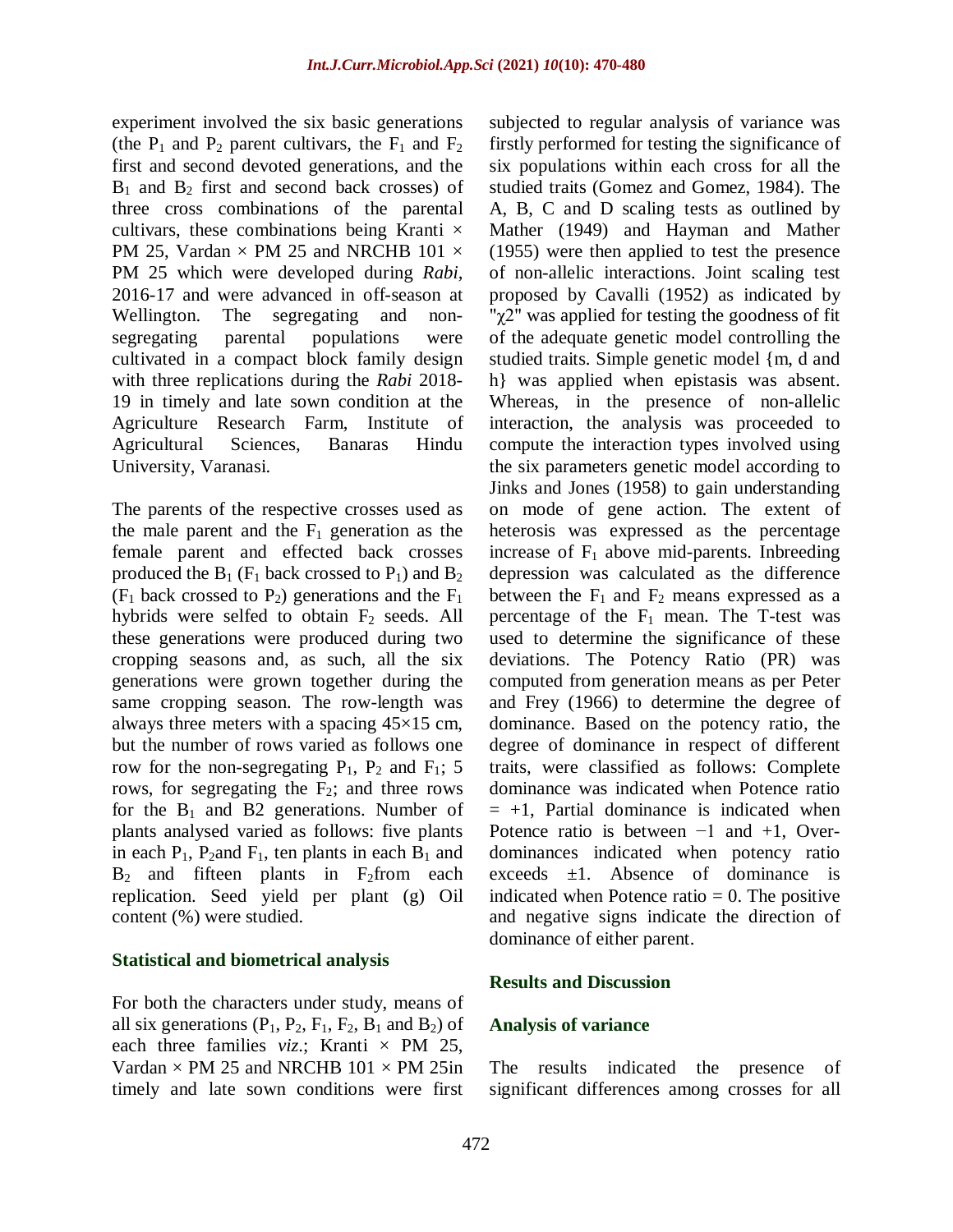studied traits. Also, the results revealed that the populations within each cross exhibited significant differences for the three crosses studied in both the conditions. This significant variation suggested the existence of some sort of genetic variability between the used parental lines which is a prerequisite to perform generation mean analysis to study inheritance of the targeted traits and the variability might manifest their difference in their genetic background.

#### **Mean performance**

The six population means and their standard error of studied crosses for all traits were calculated and the obtained results are shown in Table 1. There are highly significant differences between parental Indian mustard in the three crosses for all studied traits at both conditions. Seed yield per plant (g) and Oil content (%) in both timely and late sown conditions would be desirable for getting high yielding plants even in heat stress. Vardan recorded highest mean for yield per plant (13.11g) in late sown condition in cross combination with PM 25. Similarly, PM 25 recorded highest mean for oil content (42.01) in timely sown condition in cross combination with Vardan.  $BC_1$  recorded highest mean for yield per plant in cross Vardan  $\times$  PM 25 (17.79 g) in timely sown condition and cross Kranti  $\times$  PM 25 (13.5) in late sown condition and for oil content in all the three crosses in late sown condition.  $BC<sub>2</sub>$  recorded highest mean for yield per plant in cross Kranti  $\times$  PM 25 (34.78) in timely sown condition; for oil content in cross NRCHB  $101 \times PM$  25 (42.75) in timely sown condition. In timely sown condition Vardan as  $P_1$  had greater mean value than its  $F_1$  (Vardan  $\times$  PM 25) for yield per plant. While P<sup>2</sup> (PM 25) had higher *per se* performance than its respective  $F_1$ , for oil content (Kranti  $\times$  PM 25). BC<sub>1</sub> was greater than  $BC_2$  in cross Vardan  $\times$  PM 25 for yield per plant and oil content;  $BC<sub>2</sub> recorded higher$ 

mean than  $BC_1$  in cross Kranti  $\times$  PM 25 for yield per plant and oil content and in cross NRCHB101  $\times$  PM 25 for yield per plant and oil content. In late sown condition, Kranti as  $P_1$  had lower mean value than its  $F_1$  (Kranti  $\times$ PM 25) for both the traits considered while Vardan as  $P_1$  had greater mean value than its  $F_1$  (Vardan  $\times$  PM 25) for yield per plant and oil content. While P<sup>2</sup> (PM 25) had higher *per se* performance than its respective  $F_1$  for yield per plant (Vardan  $\times$  PM 25).  $F_2$  was Greater than  $F_1$  in Vardan  $\times$  PM 25 for seed yield per plant in late sown condition and oil content in both timely and late sown condition. In the remaining cases  $F_1$  was greater than  $F_2$ . The results showed that the  $F_2$  generations appeared to be superior over their  $F_1$  hybrids. These findings reflected the presence of transgressive segregation and/or epistasis which indicated to the role of additive and epistasis gene effects in the inheritance of these traits with respect to the previous crosses. In cases where  $F_1$  was greater than  $F_2$ presence of heterotic effect and non-additive genetic variance plays the major role in the inheritance of these traits. For traits where  $F_2$ greater than  $F_1$ ,  $BC_1$  and  $BC_2$  suggests that mean values of the generated population fall outside the parental range for these traits and implying role of dominance and over dominance gene expression.

 $BC_1$  was greater than  $BC_2$  in cross Vardan  $\times$ PM 25 for yield per plant and oil content; and in cross NRCHB  $101 \times PM$  25 for oil content.  $BC<sub>2</sub>$  recorded higher mean than  $BC<sub>1</sub>$  in cross NRCHB101  $\times$  PM 25 for yield per plant. Influence of Kranti was more than PM 25 for yield per plant in late sown condition; while Vardan had greater influence than PM 25 for yield per plant in both timely and late sown condition and for oil content in late sown condition. The results also revealed that the backcrosses mean of most of studied crosses tended toward the respective recurrent parents in most of studied traits preferred the role of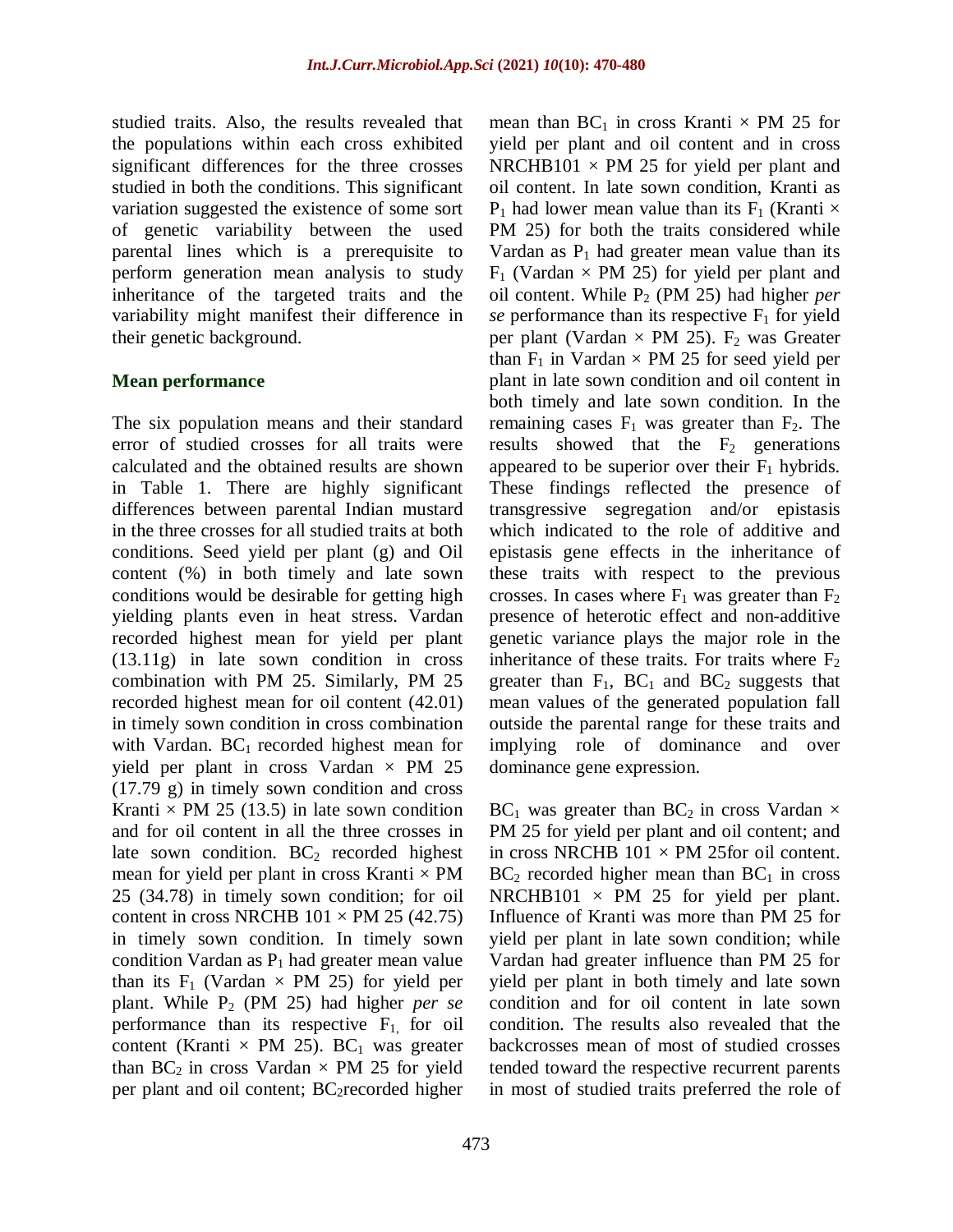additive and dominance gene action effects. The above results suggests that the crosses which involved at least one of the highest parents with respect to particular trait studied had the highest mean values for these traits.

### **Scaling test to test adequacy of the genetic model**

To determine gene action controlling inheritance of all studied traits in the corresponding crosses at each location, the scaling test (A, B, C and D) and joint scaling test  $(\gamma 2)$  was used as shown in Table 2. The A, B, C and D scaling tests were carried out for 2 traits indicated the presence of non-allelic interactions in almost all cases.

The A and B scaling tests provided the evidence for the presence of all three types of epistasis *viz.*, additive  $\times$  additive, additive  $\times$ dominance and dominance  $\times$  dominance, type gene interactions. The C and D scaling tests provided a test for dominance  $\times$  dominance and additive  $\times$  additive type of epistasis, respectively. The results of scaling test showed that one or more of the four scales were significant or highly significant for all studied traits, except in crosses Kranti  $\times$  PM 25 in timely sown condition for oil content and NRCHB  $101 \times PM$  25 in timely sown condition for seed yield per plant suggesting either gene interaction or linkage or both are playing an important role in the expression of this character. Similar findings were additive dominance model was sufficient to explain the gene action in crosses was reported by Habiba, *et al.,* 2016. These results were confirmed by highly significant joint scaling test  $(\chi^2)$ . Significant values for all scaling tests indicated the presence of non-allelic interactions, hence six parameter model was used to explain the nature of gene action and types of epistasis where complex genetic model was found to be controlling the inheritance of these traits (Table 2).

#### **Gene action**

#### **Three-parameter model**

For non-interacting crosses three- parameter model is used for estimation of genetic components *i.e.,* when epistasis is insignificant the main effects (*d, h*) account for the total phenotypic mean performance of a cross. For yield per plant, *m* and *h* gene effects were found significant in cross NRCHB  $101 \times$ PM 25 at timely sown condition. For oil content, *m* and *h* gene effects were found significant in cross Kranti  $\times$  PM 25 at timely sown condition.

## **Six-parameter model to understand gene action and epistasis effects for traits considered for this study**

### **Yield per plant**

All the crosses at timely and late sown conditions showed significance for *m* (mean) gene effects. Kranti  $\times$  PM 25 at timely sown condition showed significance for *h, i,* j *and l* gene effects. Cross Vardan  $\times$  PM 25 at timely sown condition showed significance for *d*, *h, i* and *l* gene effects for Yield per plant. In cross Kranti  $\times$  PM 25 at timely sown condition  $l$ (dominance  $\times$  dominance) gene effect was found significant. *d* and *l* were found to be significant in cross NRCHB101  $\times$  PM 25 at late sown condition. Interaction gene effects (i, *j* and l) was found to be higher than the main gene effect (*d, h*) in crosses NRCHB 101  $\times$  PM 25 at late sown condition.

Remaining crosses exhibited high value of main gene effect (*d, h*). Among interaction gene effects *i* (additive  $\times$  additive interaction) was found to be higher in crosses Kranti  $\times$  PM 25 and Vardan  $\times$  PM 25, at timely and late sown condition whereas in cross NRCHB101  $\times$  PM 25 at late sown condition dominance  $\times$ dominance (*l*) was higher. High value of *h*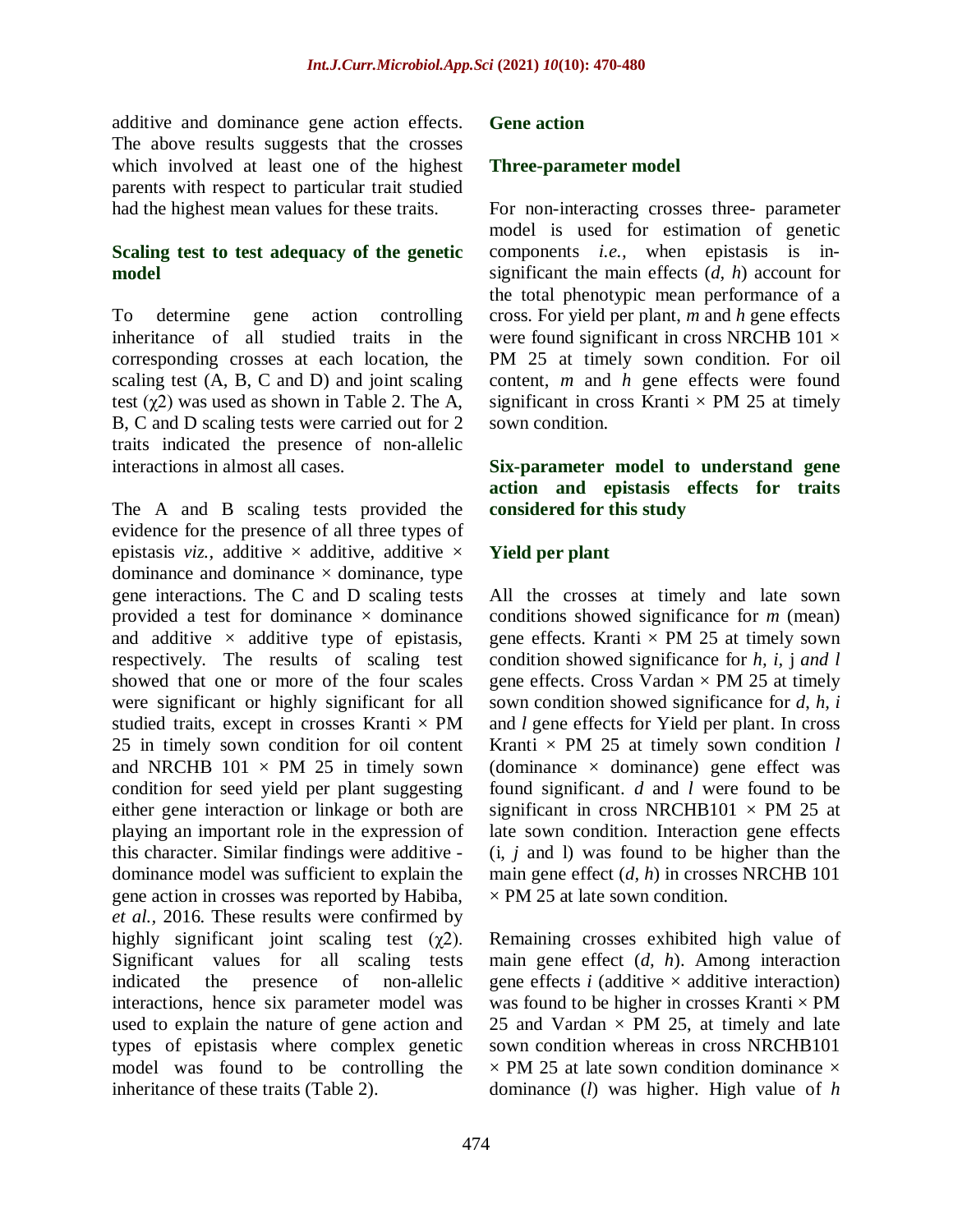(dominance effect) was observed in all the crosses in both the conditions suggesting that the genes are dispersed in the parents.

Duplicate type epistasis was observed in crosses Kranti  $\times$  PM 25 and VARDAN  $\times$  PM 25, at timely sown condition this limits the variability range thus selection can be delayed to advanced generation to benefit from the decrease of non-fixable genetic variation and to exploit transgressive segregation due to significant additive  $\times$  additive gene effects and duplicate type of epistasis.

# **Oil content**

All the crosses at timely and late sown conditions except Kranti  $\times$  PM 25 at timely sown condition showed significance for *m* (mean) gene effects. Vardan  $\times$  PM 25 at timely sown condition showed significance for *h, i, j and l* gene effects. In cross NRCHB 101  $\times$  PM 25 at timely sown condition *d* (additive) and  $l$  (dominance  $\times$  dominance) gene effects were found significant on the other hand at late sown condition cross NRCHB101  $\times$  PM 25 showed significance for all the gene effects except for  $l$  (dominance  $\times$  dominance).

In Kranti  $\times$  PM 25 at late sown condition *h*, *i* and j gene effects were significant. Interaction gene effects (*i, j* and *l*) was found to be higher than the main gene effect *(d, h*) in all the crosses at timely sown condition while all the crosses at late sown condition exhibited high value of main gene effect (*d, h*). Among interaction gene effects, cross Vardan  $\times$  PM 25 at timely sown condition and Kranti  $\times$  PM 25 and NRCHB101  $\times$  PM 25 at late sown condition showed higher *j (additive*  $\times$ dominance interaction).

In crosses Kranti  $\times$  PM 25 at timely sown condition  $l$  (dominance  $\times$  dominance) was found to be higher. High *i* (additive  $\times$ additive) was seen in crosses NRCHB101  $\times$ 

PM 25 at timely sown condition and Vardan  $\times$ PM 25 at late sown condition. High value of *d* (additive effect) was observed among the main gene effects (*d* and *h*) in crosses Vardan  $\times$  PM 25 at timely and late sown condition and NRCHB101  $\times$  PM 25 at late sown condition. Duplicate type epistasis was observed in crosses Kranti  $\times$  PM 25 at late sown condition, Vardan  $\times$  PM 25 at timely sown condition and NRCHB101  $\times$  PM 25 at late sown condition.

Duplicate type of nonallelic gene interaction further confirms the prevalence of dominance effects (Singh and Sharma 2001). These results were in agreement with Cheema and Sadaqat (2004) reported that additive and nonadditive type of gene action controlling its expression for oil content. Also, Kant and Gulati (2001) reported different parameters across different crosses and environments. Duplicate-type epistasis in most of the cases indicated predominantly dispersed alleles at the interacting loci. Duplicate epistasis for different traits had also been reported by, and Singh *et al.,* (2012) they also reported the presence of duplicate epistasis for seed yield and oil content. Dominance gene effects were found to be relatively more important, as indicated by the fact that in all cases the dominance effect [h] value was much higher than the additive values [d].In a study related to *Brassica* species, Habiba, *et al.,* 2016, Cheema and Sadaqat (2004) reported that additive and non-additive type of gene action controlling its expression for oil content.

Kant and Gulati (2001) reported significance of different parameters across different crosses and environments. Cheema and Sadaqat (2004) also reported about the role of change in environment effects different traits contributing to yield components. Khuble *et al*.*,* (1998) revealed that both additive and non-additive gene effects played major role in controlling the expression of various traits in *B. juncea*.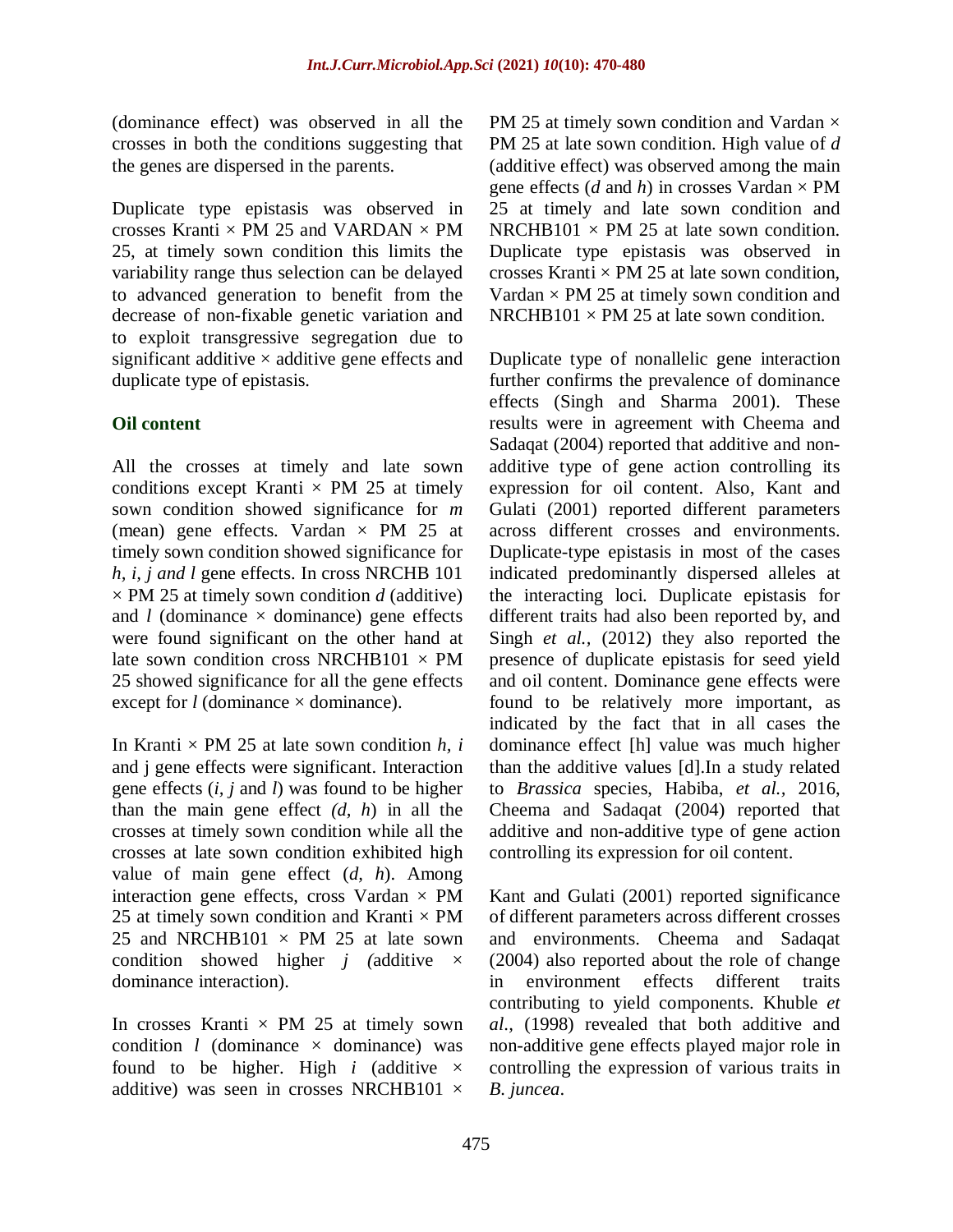**Table.1** Mean performance of six populations for different traits in the three Indian mustard crosses for all studied traits in timely and late sown condition during 2018-19 season

| <b>Cross</b>           | <b>Condition</b> | <b>P1</b>      |       |                | P <sub>2</sub> |       | F1             |                    |       | F2             |                |       | BC1            |                |                   | <b>BC2</b>     |                |                 |                |
|------------------------|------------------|----------------|-------|----------------|----------------|-------|----------------|--------------------|-------|----------------|----------------|-------|----------------|----------------|-------------------|----------------|----------------|-----------------|----------------|
|                        | <b>Sample</b>    | 5              |       |                | 5              |       | 5              |                    |       | 15             |                |       | 10             |                |                   | <b>10</b>      |                |                 |                |
|                        | <b>Size</b>      |                |       |                |                |       |                |                    |       |                |                |       |                |                |                   |                |                |                 |                |
| <b>YIELD PER PLANT</b> |                  |                |       |                |                |       |                |                    |       |                |                |       |                |                |                   |                |                |                 |                |
| <b>KRANTI</b>          | <b>TIMELY</b>    | 12.6           | 士     | 0.68           | 11.3           | 士     | 0.58           | 15.3               | $\pm$ | 0.26           | 12.6           | $+$   | 1.07           | 17.5           | $+$               | 1.21           | 18.2           | $^{+}$          | 1.47           |
| <b>X PM 25</b>         |                  | 5              |       | 9              | 8              |       | 7              |                    |       | 5              | 5              |       |                | $\overline{0}$ |                   | 3              | $\overline{4}$ |                 | 7              |
| <b>VARDAN</b>          |                  | 13.6           | $\pm$ | 1.35           | 11.3           | $\pm$ | 0.58           | 12.9               | $\pm$ | 1.30           | 12.6           | $\pm$ | 1.22           | 17.7           | $\pm$             | 1.80           | 15.0           | $\pm$           | 1.19           |
| <b>X PM 25</b>         |                  | $\overline{2}$ |       | 8              | 8              |       | 7              |                    |       |                | $\Omega$       |       |                | 9              |                   | 9              |                |                 | 8              |
| NRCHB10                |                  | 9.42           | $\pm$ | 0.63           | 12.6           | 士     | 1.32           | 14.5               | $\pm$ | 0.84           | 13.7           | 土     | 1.35           | 12.4           | 土                 | 1.31           | 13.3           | 士               | 1.60           |
| <b>1 X PM 25</b>       |                  |                |       | 6              | $\overline{5}$ |       |                |                    |       |                |                |       | $\overline{5}$ | $\overline{2}$ |                   | 9              | 6              |                 | $\overline{3}$ |
| <b>KRANTI</b>          | <b>LATE</b>      | 10.9           | $\pm$ | 1.46           | 10.3           | $\pm$ | 2.44           | 12.7               | $\pm$ | 2.48           | 9.87           | $\pm$ | 1.23           | 13.5           | $\qquad \qquad +$ | 2.22           | 11.6           | $^{+}$          | 2.89           |
| <b>X PM 25</b>         |                  | 8              |       | 3              | 9              |       |                | $\overline{4}$     |       | $\tau$         |                |       | $\mathbf{1}$   | $\Omega$       |                   | $\overline{4}$ | 3              |                 | $\overline{2}$ |
| <b>VARDAN</b>          |                  | 13.1           | 士     | 1.51           | 10.9           | $\pm$ | 1.86           | 8.45               | 士     | 1.62           | 8.71           | 士     | 1.07           | 10.7           | $+$               | 1.86           | 9.79           | $^{+}$          | 1.97           |
| <b>X PM 25</b>         |                  |                |       | $\overline{7}$ | $\Omega$       |       | $\tau$         |                    |       | 8              |                |       |                | $\Omega$       |                   | $\overline{7}$ |                |                 | $\overline{4}$ |
| NRCHB10                |                  | 9.58           | $\pm$ | 0.76           | 10.5           | $\pm$ | 1.83           | 10.7               | $\pm$ | 2.49           | 8.88           | $\pm$ | 0.94           | 6.24           | $\pm$             | 0.64           | 8.69           | $\pm$           | 1.30           |
| 1 X PM 25              |                  |                |       | 5              | $\overline{0}$ |       | 6              | $\overline{2}$     |       |                |                |       | 6              |                |                   | 8              |                |                 | 9              |
|                        |                  |                |       |                |                |       |                | <b>OIL CONTENT</b> |       |                |                |       |                |                |                   |                |                |                 |                |
| <b>KRANTI</b>          | <b>TIMELY</b>    | 40.3           | $\pm$ | 0.33           | 42.0           | $\pm$ | 0.07           | 42.7               | $\pm$ | 0.33           | 42.2           | $\pm$ | 0.33           | 41.7           | $\pm$             | 0.37           | 42.0           | $\pm$           | 0.43           |
| <b>X PM 25</b>         |                  | 3              |       | 9              |                |       | 3              | $\overline{4}$     |       |                | $\theta$       |       | $\overline{2}$ | 3              |                   | 6              | 7              |                 | 3              |
| <b>VARDAN</b>          |                  | 40.2           | $\pm$ | 0.30           | 42.0           | $\pm$ | 0.07           | 41.1               | $\pm$ | 0.51           | 41.3           | $\pm$ | 0.31           | 41.0           | 士                 | 0.29           | 39.9           | 土               | 0.43           |
| <b>X PM 25</b>         |                  | 6              |       | 3              |                |       | 3              | 6                  |       | $\overline{2}$ | 3              |       |                | $\Omega$       |                   | $\overline{4}$ | 8              |                 | 5              |
| NRCHB10                |                  | 42.0           | $\pm$ | 0.15           | 42.0           | $\pm$ | 0.07           | 41.6               | $\pm$ | 0.35           | 42.0           | $\pm$ | 0.19           | 41.5           | $\pm$             | 0.07           | 42.7           | $\! + \!\!\!\!$ | 0.10           |
| 1 X PM 25              |                  | 3              |       | 6              |                |       | 3              | 7                  |       |                | $\overline{4}$ |       | 8              | 5              |                   | 6              | 5              |                 | 3              |
| <b>KRANTI</b>          | <b>LATE</b>      | 35.9           | $\pm$ | 0.22           | 38.2           | $\pm$ | 0.13           | 41.8               | $\pm$ | 0.71           | 39.9           | $\pm$ | 0.72           | 41.9           | $\pm$             | 0.30           | 41.7           | 土               | 0.10           |
| <b>X PM 25</b>         |                  | 7              |       | 6              | $\overline{2}$ |       | 6              | 5                  |       | 3              | 5              |       | $\overline{2}$ | 8              |                   | $\Delta$       | $\overline{2}$ |                 | 6              |
| <b>VARDAN</b>          |                  | 40.0           | $\pm$ | 0.19           | 38.2           | $\pm$ | 0.12           | 39.3               | $\pm$ | 0.13           | 40.2           | $\pm$ | 0.23           | 40.1           | $\pm$             | 0.45           | 39.8           | $\pm$           | 0.41           |
| <b>X PM 25</b>         |                  | 6              |       |                | $\overline{7}$ |       | 7              | $\overline{7}$     |       | $\overline{4}$ | $\overline{2}$ |       | $\overline{2}$ | $\mathbf{Q}$   |                   |                | 5              |                 |                |
| NRCHB10                |                  | 37.6           | 士     | 0.30           | 39.2           | 士     | 0.12           | 39.3               | $\pm$ | 0.14           | 32.7           | $+$   | 1.65           | 41.3           | $+$               | 0.07           | 40.3           | $+$             | 0.08           |
| <b>1 X PM 25</b>       |                  | $\overline{2}$ |       | 8              | 7              |       | $\overline{7}$ | $\overline{4}$     |       | $\overline{7}$ | 7              |       | 3              |                |                   | 4              | $\overline{4}$ |                 | 9              |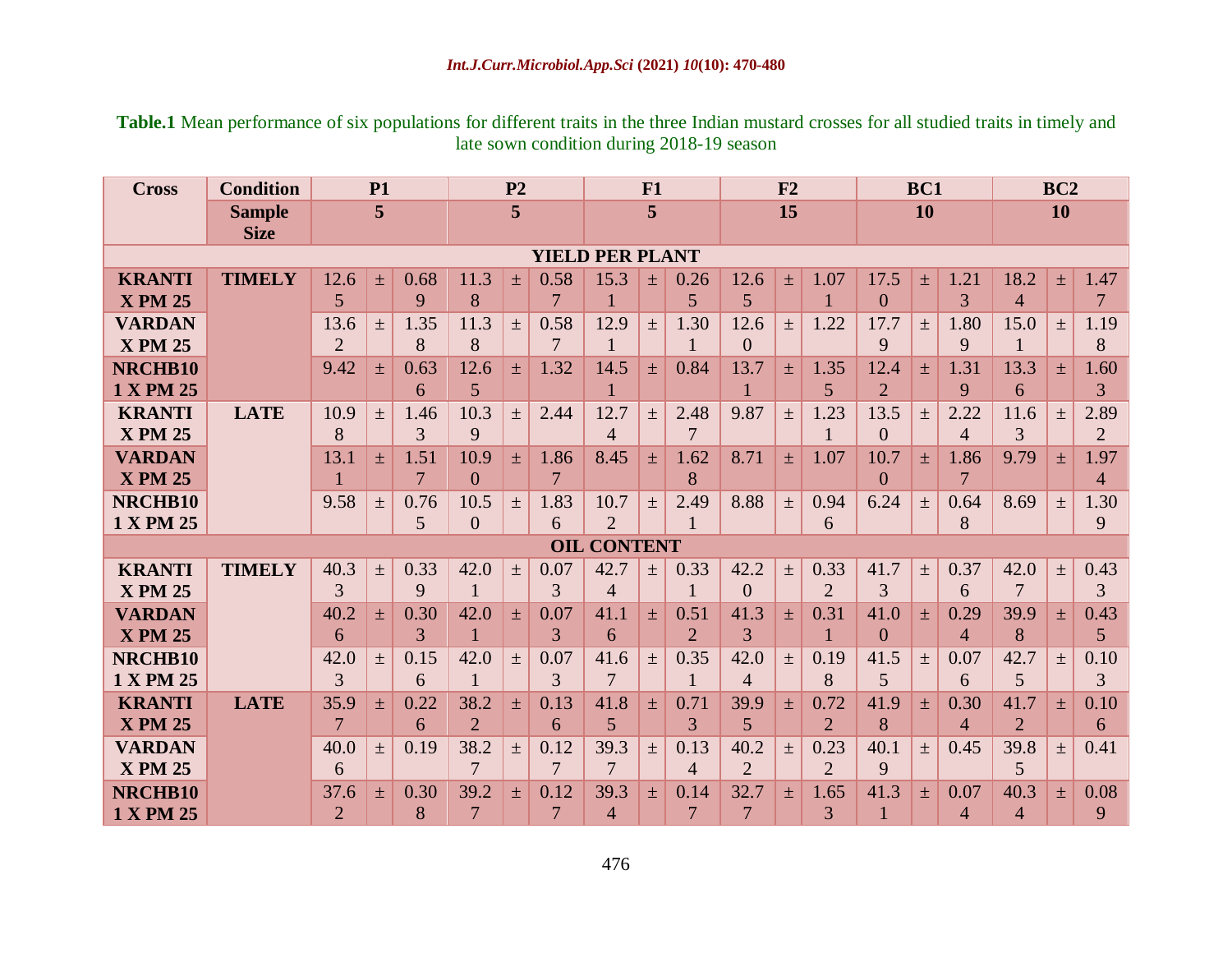**Table.2** Scaling test (A, B, C and D) along with estimates of gene effects of the three and six-parameter genetic model in the three Indian mustard crosses for all studied traits in timely and late sown condition along with heterosis, inbreeding depression, potence ratio and number of effective genes in the year 2018-19 for yield per plant and oil content.

| <b>TRAITS</b>                                    |                                                   |                             |                   | YIELD PER PLANT          |                             |                        |                          | <b>OIL CONTENT</b>            |                 |                          |                                       |                        |                          |  |  |
|--------------------------------------------------|---------------------------------------------------|-----------------------------|-------------------|--------------------------|-----------------------------|------------------------|--------------------------|-------------------------------|-----------------|--------------------------|---------------------------------------|------------------------|--------------------------|--|--|
| <b>ENVIRONMENT</b>                               |                                                   | <b>TIMELY</b>               |                   |                          | <b>LATE</b>                 |                        |                          |                               | <b>TIMELY</b>   |                          | <b>LATE</b>                           |                        |                          |  |  |
| <b>CROSS</b>                                     |                                                   | KRANTI<br>X<br><b>PM 25</b> | VARDAN<br>25<br>M | NRCHB101<br><b>PM 25</b> | KRANTI<br>X<br><b>PM 25</b> | VARDAN<br><b>PM 25</b> | NRCHB101<br><b>PM 25</b> | <b>KRANTI</b><br><b>PM 25</b> | VARDAN<br>PM 25 | NRCHB101<br>PM 25        | <b>KRANTI</b><br>25<br>M <sub>1</sub> | VARDAN<br><b>PM 25</b> | NRCHB101<br><b>PM 25</b> |  |  |
| <b>SCALING TEST</b>                              | $\mathbf{A}$                                      | $-7.04*$                    | $-3.84*$          | $-0.55$                  | $-0.87$                     | 0.07                   | $4.65**$                 | $-0.4$                        | $-1.19$         | $2.52*$                  | $-9.01*$                              | $-1.79$                | $-26.38*$                |  |  |
|                                                  | $\bf{B}$                                          | $-9.77**$                   | $-3.56**$         | 0.22                     | $-0.03$                     | $-0.09$                | 1.64                     | 0.61                          | $5.49**$        | $-7.61**$                | $-6.31**$                             | $-4.25**$              | $-13.62**$               |  |  |
|                                                  | $\mathbf C$                                       | $4.08**$                    | 0.13              | $-1.11$                  | 1.38                        | 1.78                   | 1.59                     | $-1$                          | $-0.78$         | $-1.25$                  | $-0.83$                               | $-6.62**$              | $6.40**$                 |  |  |
|                                                  | D                                                 | $-10.45**$                  | $-4.03**$         | 0.83                     | $-1.73*$                    | $-1.54*$               | $2.05*$                  | 0.6                           | $3.59**$        | $-0.93*$                 | $-3.64**$                             | 0.88                   | $-8.44**$                |  |  |
|                                                  | $\chi^2$                                          | 58.33**                     | $26.73**$         | 1.59                     | 4.31                        | 3.87                   | $26.29**$                | 3.49                          | 41.99**         | $120.48**$               | 87.47**                               | $60.05**$              | 824.98**                 |  |  |
| <b>EPISTASIS</b>                                 |                                                   | present                     | present           | $\overline{\phantom{a}}$ | present                     | present                | present                  | $\mathcal{L}_{\mathcal{A}}$   | present         | present                  | present                               | present                | present                  |  |  |
| <b>TYPE OF NON-ALLELIC</b><br><b>INTERACTION</b> |                                                   | i, j, l                     | j, i              | ÷                        | i                           |                        | j, i                     | ٠                             | j, i            | $\mathbf{i}, \mathbf{i}$ | j, i                                  | j, l                   | i,j,l                    |  |  |
| <b>SIX PARAMETER</b>                             | m                                                 | $12.65**$                   | 17.89**           |                          | $11.34**$                   | $14.10**$              | $16.26**$                |                               | 229.97**        | 368.08**                 | 78.25**                               | 299.74**               | 34.33**                  |  |  |
| <b>MODEL</b>                                     | d                                                 | $-0.73$                     | $2.21*$           |                          | 0.73                        | 0.57                   | $-2.90**$                |                               | $3.36**$        | $-16.24**$               | 1.13                                  | 0.97                   | $14.52**$                |  |  |
|                                                  | $\mathbf h$                                       | 24.19**                     | $4.04**$          |                          | 1.96                        | 0.62                   | $-1.57$                  |                               | $-3.38**$       | 0.18                     | $5.74**$                              | $-0.65$                | $8.66**$                 |  |  |
|                                                  | j                                                 | $20.90**$                   | $4.03**$          | ÷.                       | 1.73                        | 1.54                   | $-2.05*$                 | ÷                             | $-3.59**$       | 0.93                     | $3.64**$                              | $-0.88$                | $8.44**$                 |  |  |
|                                                  |                                                   | $-2.73**$                   | 1.25              | $\overline{\phantom{a}}$ | 0.57                        | $-0.12$                | $-1.95$                  | $\overline{\phantom{a}}$      | $5.98**$        | $-13.58**$               | $5.63**$                              | $-1.54$                | $15.33**$                |  |  |
|                                                  | п                                                 | $-37.72*$                   | $-5.00*$          |                          | $-1.22$                     | $-0.87$                | $3.41**$                 |                               | $3.90**$        | $-2.43$                  | $-6.96$                               | $-1.48$                | $-10.42$                 |  |  |
| <b>THREE</b>                                     | m                                                 |                             |                   | $14.34**$                |                             |                        |                          | 42.38**                       |                 |                          |                                       |                        |                          |  |  |
| <b>PARAMETER</b>                                 | d                                                 |                             |                   | $-1.62$                  |                             |                        |                          | $-0.84$                       |                 |                          |                                       |                        |                          |  |  |
| <b>MODEL</b>                                     | $\mathbf{h}$                                      |                             |                   | $30.43**$                |                             |                        |                          | $122.45**$                    |                 |                          |                                       |                        |                          |  |  |
| <b>TYPE OF EPISTASIS</b>                         |                                                   | D                           | D                 |                          |                             |                        |                          |                               | D               |                          | D                                     |                        | D                        |  |  |
| <b>HETEROSIS EFFECT</b>                          |                                                   | $-8.11**$                   | $17.56**$         | 0.66                     | $-7.55**$                   | 0.98                   | $9.14**$                 | 0.91                          | $-1.73$         | 0.02                     | $-2.61**$                             | 1.13                   | $-24.41**$               |  |  |
| <b>HETEROSIS</b>                                 |                                                   | 2.66                        | 1.52              | 1.86                     | 1.76                        | $-2.45$                | 0.23                     | 0.73                          | $-0.85$         | $-0.34$                  | 3.63                                  | 1.09                   | 0.06                     |  |  |
| <b>INBREEDING DEPRESSION</b>                     |                                                   | 2.67                        | 0.31              | 0.8                      | 2.87                        | $-0.26$                | 1.84                     | 0.54                          | $-0.17$         | $-0.37$                  | 1.91                                  | $-0.85$                | 6.57                     |  |  |
| <b>INBREEDING DEPRESSION %</b>                   |                                                   | 17.42                       | 2.38              | 5.5                      | 22.52                       | $-3.13$                | 17.19                    | 1.26                          | $-0.42$         | $-0.89$                  | 4.55                                  | $-2.16$                | 16.7                     |  |  |
| <b>POTENCE</b><br><b>RATIO/LEVEL</b>             | <b>POTENCE</b><br>RATIO (h1)                      | 5.2                         | 0.36              | $-2.15$                  | 6.92                        | $-3.21$                | $-1.49$                  | $-1.87$                       | $-0.03$         | $-36.23$                 | $-4.22$                               | 0.23                   | $-1.08$                  |  |  |
| OF DOMINANCE                                     | <b>POTENCE</b><br>RATIO (h2)                      | 1.98                        | 0.18              | $-3.31$                  | $-5.49$                     | $-5.95$                | 5.08                     | $-2.47$                       | $-0.45$         | 3.84                     | $-5.06$                               | 2.36                   | 13.77                    |  |  |
|                                                  | <b>CASTLE-</b><br><b>WRIGHT</b><br><b>FORMULA</b> | 0.01                        | 0.05              | 0.05                     | $-0.01$                     | 0.16                   | $-0.01$                  | 0.32                          | 2.65            | $\overline{0}$           | 0.12                                  | 0.55                   | 0.01                     |  |  |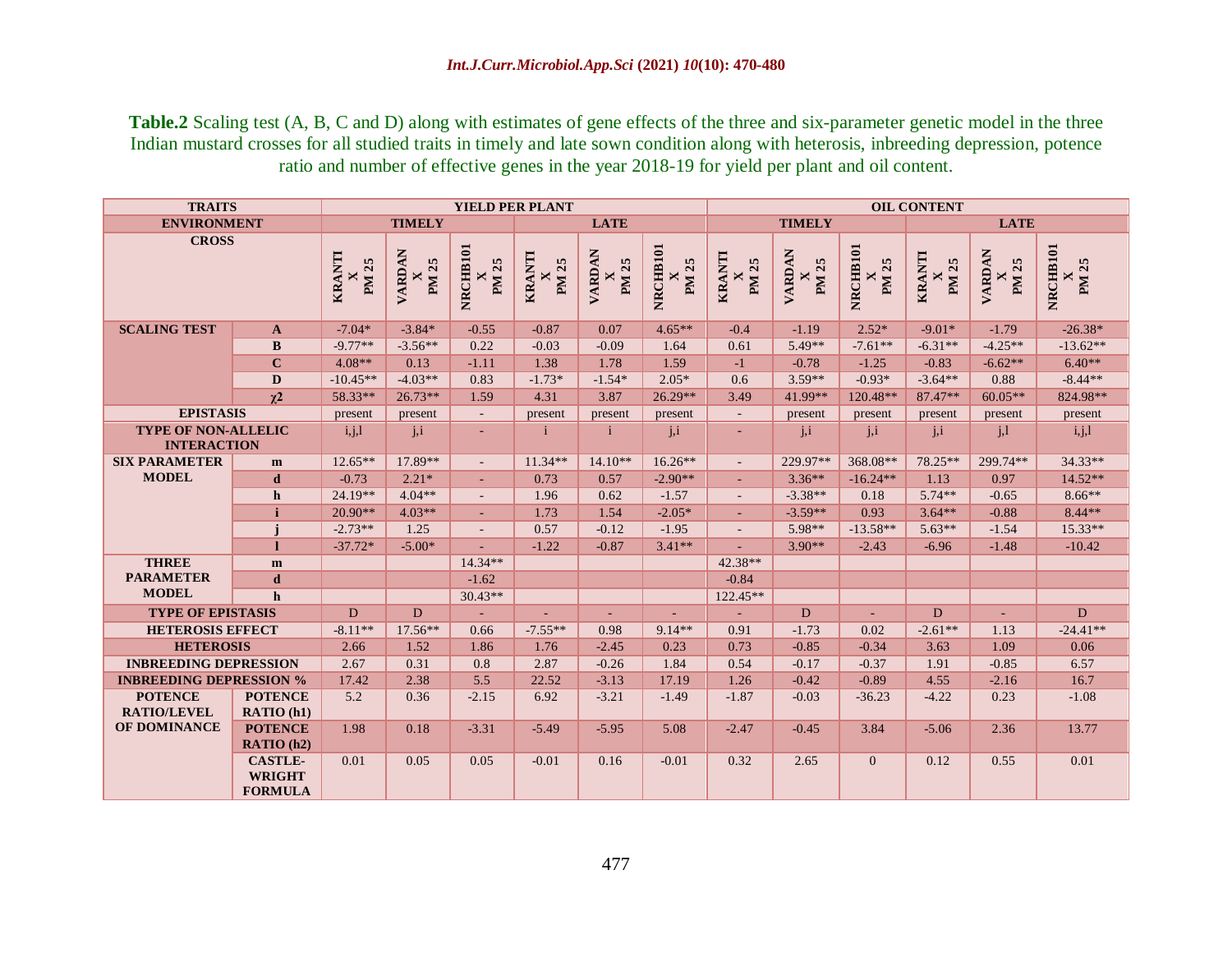### **Heterosis**

To draw the valid conclusion respecting the magnitude of heterosis relative to the better parents (heterobeltiosis), inbreeding depression percentage, potency ratio (ĥ1) for  $F_1$  and (h2) for  $F_2$ , for all studied traits in the corresponding cross in both timely and late sown conditions were estimated as shown in Table (2). Significant positive heterosis for seed yield per plant was observed in Vardan  $\times$ PM 25 and NRCHB101  $\times$  PM 25 in both timely and late sown condition and for oil content Kranti  $\times$  PM 25 and NRCHB101  $\times$ PM 25 in timely sown condition and Vardan  $\times$ PM 25 in late sown condition exhibited desirable heterosis. Low heterosis values for most of the traits may be due to narrow genetic base of parents used for the present investigation.

### **Potence ratio**

Potence ratio of the corresponding crosses in the  $F_1$  and  $F_2$  generations at both locations as shown in Table (2), the results revealed that in  $F_1$  over over dominance was seen in Kranti  $\times$ PM 25 for yield per plant in timely sown condition and late sown condition; Similarly, in  $F<sub>2</sub>$  potence ratio was found to manifest over dominance in KRANTI  $\times$  PM 25 for yield per plant in timely sown condition; in cross VARDAN  $\times$  PM 25 for oil content in late sown condition; in cross NRCHB101  $\times$  PM 25 for oil content in timely sown condition and yield per plant and oil content in late sown condition implying that there is preponderance of non-additive gene action and selection should be delayed to later generations for such traits. Partial dominance was revealed in cross in cross Vardan  $\times$  PM 25 for yield per plant and oil content in timely sown condition. Over-dominance towards the better (desirable) parent as revealed by potence ratio was detected for both the studied traits. These results are similar to the findings obtained by

Elnenny and Shafei Wafaa (2017), Bocianowski *et al.,* (2019), Philanim *et al.,* (2019) and Abdelsatar *et al.,* (2020) in canola.

Types of gene action can be employed to decide the expression for exploiting various characters under study. Different characters in the same cross or same character in different crosses in different sowing conditions show different type and magnitude of gene effects which is necessary for handling of individual cross in segregating populations. Results of the present investigation indicated that gene main (m) effects, derived from the sixparameter model, was significant for all studied traits; while significance of additive (d), dominance (h), additive×additive (i), additive×dominance (j) and dominance× dominance (l) gene effects and allelic interactions varied among traits. All the traits in all the three crosses in both timely and late sown condition had positive and significant mean values (*m*) suggesting dominance in positive direction *i.e.,* in the direction of increased trait value which suggested that dominant alleles control high values of the trait. Results from present investigation also suggests that dominance played a major role in the inheritance of the studied traits in both timely and late sown conditions. This implies that the genes involved in the inheritance of these traits are predominantly dispersed in the parents. Presence of duplicate epistasis yield per plant in timely sown condition and oil content in late sown condition in cross Kranti  $\times$  PM 25; for yield per plant and oil content in timely sown condition in cross Vardan  $\times$  PM 25. Over dominance, dominance and partial dominance were manifested in the studied crosses for different traits in different conditions. The magnitude of dominance and epistatic effects present in the material may be exploited through appropriate recurrent selection procedure. Based on these findings it can be concluded that the investigated traits show complex genetic behaviour, which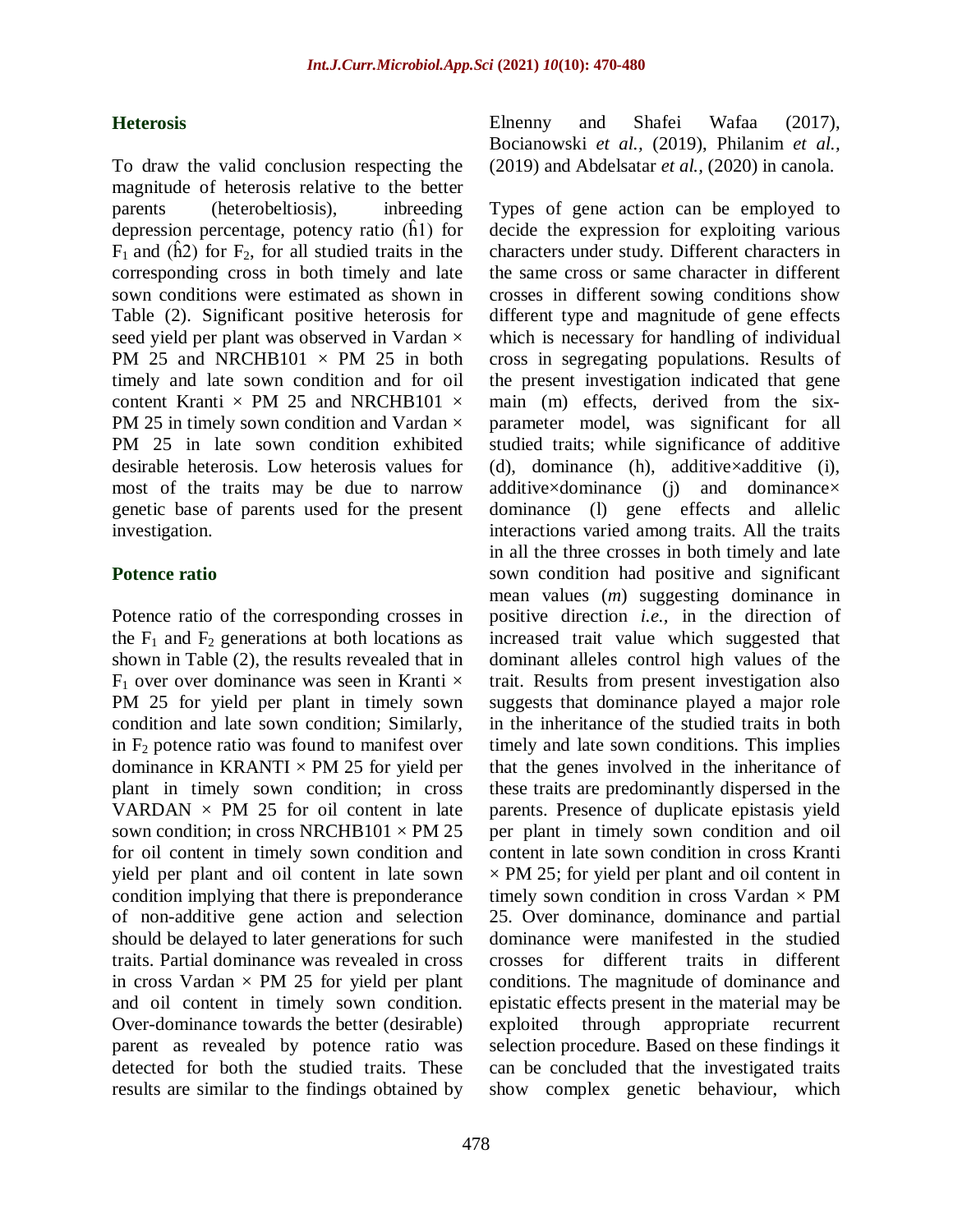suggests that early selection would be less efficient; therefore, it is recommended that delayed selection in advanced generations should be done to benefit from the decrease in non-fixable genetic variation and exploit transgressive segregators due to the significant interaction additivity $\times$ additivity (i) of the gene and duplicated epistasis. In the present investigation, nonallelic (epistasis) interaction played significant role in determining the expression of various characters which are studied. Thus, high volume crossing like biparental and diallel selective mating systems of breeding methods takes care of additive and non-additive gene action which seems more promising for various characters for their improvement under the present investigation. Pedigree method of selection is one of the most appropriate methods of breeding for the improvement of the characters which are controlled by additive gene effect. Heterosis breeding or hybridization followed by cyclic method of breeding can exploit both additive and non-additive gene effects for improvements of different characters.

# **Authors' contribution**

Conceptualization of research (K. Srivastava); Designing of the experiments (K. Srivastava and Aditi Eliza Tirkey); Contribution of experimental materials (DRMR and Department of Genetics and Plant breeding Institute of Agricultural Sciences); Execution of field/lab experiments and data collection (Aditi Eliza Tirkey, Girish Tantuway and Omesh Kumar); Analysis of data and interpretation (Aditi Eliza Tirkey); Preparation of the manuscript (Aditi Eliza Tirkey).

# **References**

Abdelsatar, M. A., Mourad, Kh. A. & Ibrahim, Suzan A. K. (2020). The genetic system controlling agronomic traits in canola. *Egyptian Journal of Plant* *Breeding*, 24(2):349– 381. DOI: 10.12816/EJPB.2020.171007

- Bocianowski, J., Nowosad, K., Dobrzycka, A., & Wolko, J. (2019). Estimation of additive and epistatic gene effects for phenotypic and biochemical traits in double haploid lines of winter rapeseed (*Brassica napus* L.). *Indian Journal of Genetics and Plant Breeding*, 79 (3), 563-570. DOI: 10.31742/IJGPB.79.3.6
- Castle, W. E., (1921). An Improved Method of Estimating the Number of Genetic Factors Concerned in Cases of Blending Inheritance. *Science* 54: 223. doi: 10.1126/science.54.1393.223.
- Cavalli L. L. (1952). An analysis of linkage in quantitative inheritance. pp. 135-144. In: Reeve ECR and Waddington CH (eds). Quantitative Inheritance. HMSO, London.
- Cheema, K. L. And H. A. Sadaqat (2004). Potential And Genetic Basis of Drought Tolerance in Canola (*Brassica Napus*): I. Generation Mean Analysis for Some Phonological and Yield Components. *International Journal of Agriculture & Biology.* Vol. 6, No. 1: 74–81
- Elnenny, E. M. M., & Shafei, Wafaa W. M. (2017). Genetical analysis for seed yield and it's components in Canola. *Egyptian Journal of Plant Breeding*, 21 (7):1239-1250. DOI: 10.12816/0046594
- Gomez, K. A., & Gomez, A. A. (1984). Statistical procedures for agricultural research. 2nd ed. New York: John Willey and Sons Inc. https://pdf.usaid.gov/pdf\_docs/PNAA R208.pdf
- Hayman, B. I. & Mather K. (1955). The description of genetic interaction in continuous variation. *Biometrics*, 11  $(1):$  69-82. http://www.jstor.org/stable/3001481
- Hayman, B. I. (1958). The separation of